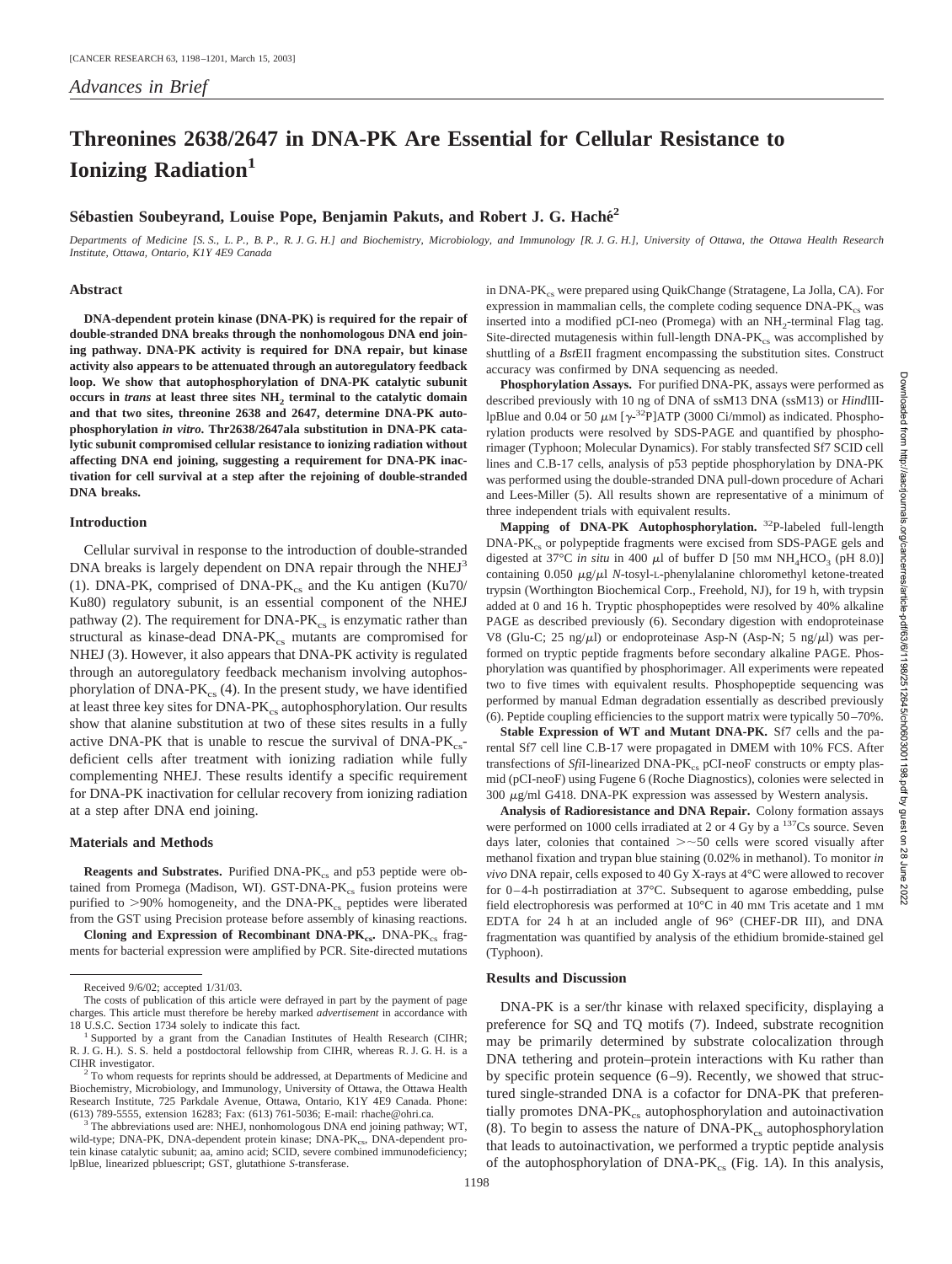Fig. 1. Autophosphorylation of DNA-PK<sub>cs</sub> in *vitro* is localized to four tryptic peptides between aa 2596 and 3075. *A,* tryptic phosphopeptide analysis of  $DNA-PK_c$  autophosphorylation in the presence of ssM13 and lpBlue DNA and 40 nM or 50  $\mu$ M  $\gamma^{32}P$  ATP. Approximately 1000 cpm of each sample was resolved by alkaline PAGE. Total DNA-PK<sub>cs</sub> phosphate incorporation (pmol) is indicated above each *lane*. The four major tryptic peptides are identified I, II, III, and IV based on relative mobility. In *B, trans*-autophosphorylation of DNA- $PK_{cs}$  is localized to a peptide containing aa 2596– 3075. The schematic at the *top* outlines the eight GST-DNA-PK<sub>cs</sub> fusion peptides expressed. The SDS-PAGE gel below displays 32P incorporation into the recombinant DNA-PK<sub>cs</sub> fragments on phosphorylation by DNA-PK in the presence of lpBlue DNA, whereas the *bottom panel* is a Coomassie blue-stained gel of the protein preparations used for kinasing. *C,* alkaline PAGE resolution of tryptic phosphopeptides within DNA-PK $_{\rm cs}$  protein fragment *g*. *Left,* phosphorylation of fragment *g*; right, phosphorylation of DNA-PK<sub>cs</sub> in the presence of lpBlue and 40 nm ATP. *D*, secondary proteolytic mapping of tryptic peptides I, II, and IV from peptide *g* with endoproteinase Asp-N (*Asp-N*) or Glu-C (*Glu-C*) as indicated. Control samples were mock digested.



we reasoned that limiting kinase activity might be most effective in distinguishing key regulatory modifications from secondary phosphorylation events of a broad specificity kinase, while recognizing the importance of visualizing the same events under the saturating ATP conditions likely to be prevalent *in vivo*.

Autophosphorylated  $DNA-PK_{cs}$  resulted in at least four phosphopeptides (I-IV) resolved by alkaline PAGE that were differentially represented under the four incubation conditions (Fig. 1*A*). As described previously, ssM13 DNA was 10–20-fold more effective in stimulating  $DNA-PK_{cs}$  autophosphorylation (8). At limiting (40 nm) ATP on ssM13, phosphorylation within phosphopeptide II occurred with an efficiency  $\sim$  5–10-fold higher than within the other peptides. By contrast, relative phosphorylation within peptide IV was higher in the presence of lpBlue. Similar relative ratios of phosphorylation were observed at saturating ATP  $(50 \mu M)$ . However, in this instance, phosphorylation within an additional peptide (III) was enhanced relative to the phosphorylation within peptide IV.

To begin mapping the  $DNA-PK_{cs}$  autophosphorylation sites (Fig. 1*B*), we compared the phosphorylation of eight GST-DNA-PK<sub>cs</sub> fusion proteins covering 90% of full-length DNA-PK<sub>cs</sub> (production of a peptide containing aa 3075–3484 was resistant to all cloning efforts). Only one DNA-PK<sub>cs</sub> fragment *g* (aa 2596–3075) was phosphorylated. Thus, DNA-PK exhibited the potential for autophosphorylation in *trans* within a region that is NH<sub>2</sub> terminal to the catalytic domain and COOH terminal to the site of interaction with Ku antigen. Trypsin digestion of fragment *g* yielded four phosphopeptides with mobility equivalent to the mobilities of peptides I-IV in full-length  $DNA-PK_{cs}$ (Fig. 1*C*), strongly suggesting that  $g$  contained the major DNA-PK<sub>cs</sub> autophosphorylation sites.

Secondary cleavage of tryptic peptides I, II, and IV with glu-C and asp-N narrowed the search for the autophosphorylation sites by demonstrating the presence of glu in peptide IV and asp in peptides I and II (Fig. 1*D*). Furthermore, the closely matching mobilities of the

asp-N fragments of peptides I and II suggested that these two peptides may have arisen from a common precursor that was differentially or incompletely cleaved by trypsin.

Manual Edman degradation showing the release of <sup>32</sup>P from peptide IV at position 14 identified  $\text{Ser}_{2612}$ , which occurs within an SQ motif, as one phosphorylation site within  $DNA-PK_{cs}$  fragment  $g$  (Fig. 2, *A* and *B*). Repeated analysis of peptide IV suggested the possibility of additional phosphorylation at position 11 in some assays (data not shown), which would correspond to the secondary phosphate release point from peptide IV at thr<sub>2609</sub>, which occurs within a TQ motif.

Edman analysis of peptides I and II resulted in  $32P$  release at cycle 2 (I and II) and 11 (II only; Fig. 2*A*). As these release points did not allow for definitive assignment of phosphorylation sites, we performed a tryptic analysis of a smaller DNA-PK<sub>cs</sub> peptide *g* fragment, *g* (aa 2630–2800), with a single tryptic peptide with release points at positions 2 and 11. Trypsin digestion of g' released phosphopeptides with mobility equal to both peptides I and II (Fig. 2*C*). This placed phosphorylation within peptides I and II at  $Thr<sub>2638</sub>$  and  $Thr<sub>2647</sub>$ , both within TQ motifs. It also confirmed that peptides I and II had resulted from differential trypsin cleavage at the COOH-terminal end of a  $DNA-PK_{cs}$  peptide beginning at Ala<sub>2638</sub>.

To confirm the positions of phosphorylation suggested by our analysis, we prepared variants of  $DNA-PK<sub>ce</sub>$  fragment *g* with ala substitutions at T2609/S2612 and T2638/2647, respectively (Fig. 2*D*). Substitutions T2609A/S2612A reduced total phosphate incorporation into DNA-PK<sub>cs</sub> fragment *g* at 50  $\mu$ M ATP by ~45%, providing strong evidence for significant phosphorylation at these sites. More strikingly, substitutions T2638/2647A reduced total phosphate incorporation into protein fragment *g* by 85%. Thus, in addition to a strong indication that T2638/2647 are major DNA-PK phosphorylation sites in  $DNA-PK_{cs}$ , our data indicate that phosphorylation at these sites directly facilitates phosphorylation at T2609/S2612.

Tryptic phosphopeptide analysis (Fig. 2*E*) confirmed that substitu-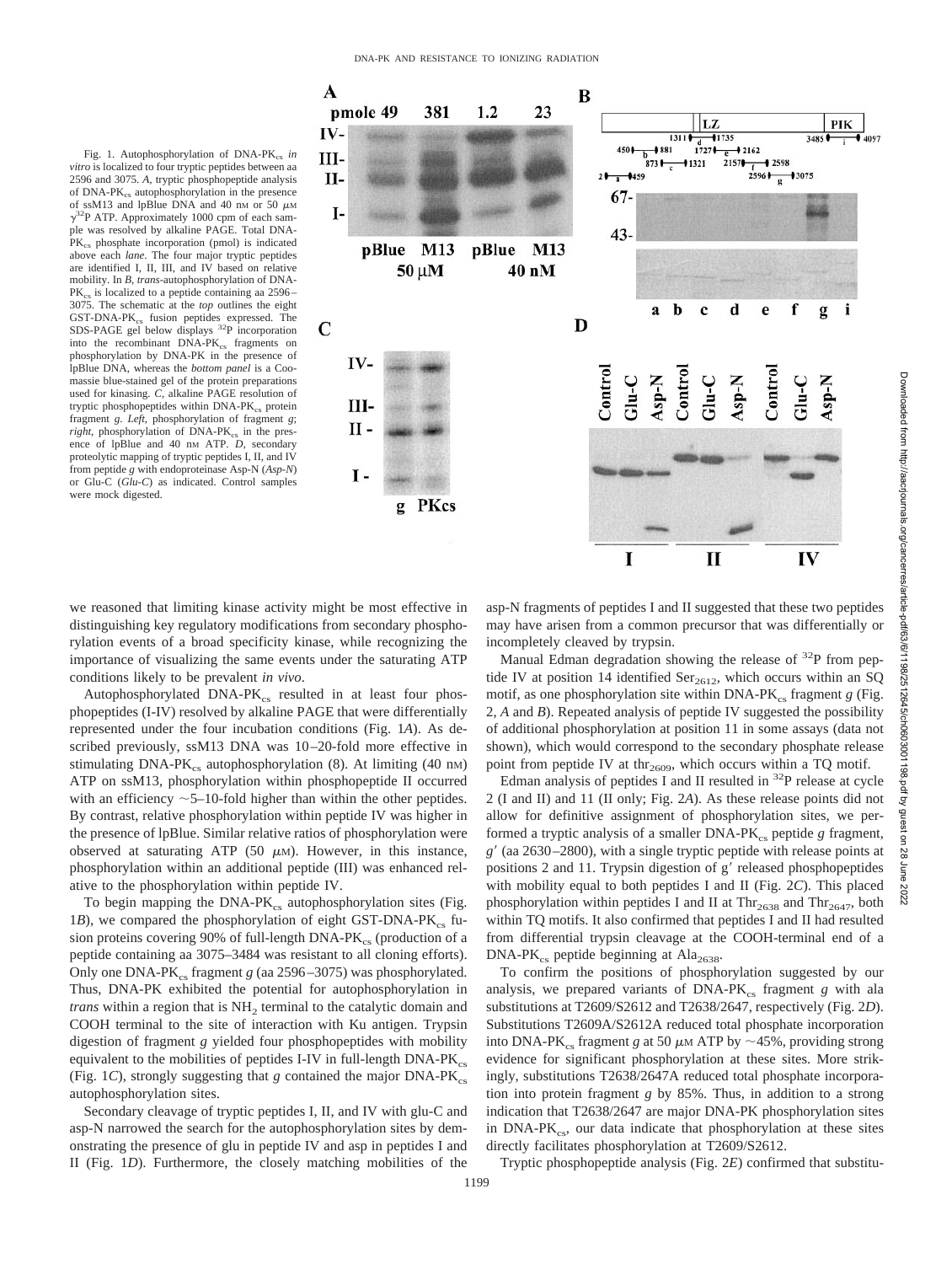

Fig. 2. Identification of the DNA-PK<sub>cs</sub> autophosphorylation sites.  $A$ , <sup>32</sup>P release from peptide g tryptic peptides I, II, and IV by Edman degradation. Peptide g was phosphorylated in the presence of ssM13 DNA and 40 nm ATP. <sup>32</sup>P release is expressed as a percentage of radioactivity on the sequencing disk.  $B$ , sequence of DNA-PK<sub>cs</sub> from 2599 to 2552 highlighting the positions of phosphorylation (*boldfacing*) and showing the position of predicted trypsin (*closed arrowhead*), Glu-C (*open arrowhead*), and Asp-N (*arrow*) cleavage. In *C,* phosphopeptides I and II occur between 2630 and 2800. Alkaline PAGE analysis of tryptic phosphopeptides generated on phosphorylation of DNA-PK<sub>cs</sub> fragment g' (aa 2630–2800, *Lanes 2* and 3) compared with similar analysis of peptide g (*Lane 1*). In *D* and *E,* threonine 2638 and 2647 determine phosphorylation of protein fragment g by DNA-PK. *D,* 32P labeling of equimolar amounts of WT protein fragment *g* (*Lane 1*),  $g_{T2638/2647A}$  (*Lane 2*), and  $g_{T2609A/2612A}$  (*Lane 3*) by DNA-PK in the presence of lpBlue and 50  $\mu$ M ATP. Quantification of <sup>32</sup>P-incorporation (pmol) is summarized at the *top* of the gel. *E,* trypsin cleavage analysis of protein fragments *g* from *D*.

tions T2638/2647A strongly reduced  $^{32}P$ -incorportation into peptides III and IV in addition to eliminating phosphate incorporation into peptides I and II. By contrast, substitutions T2609A/S2612A reduced but did not eliminate <sup>32</sup>P-incorporation into peptide IV. This latter result is consistent with the presence of three additional ser/thr residues within peptide IV that would have the potential to serve as alternative DNA-PK phosphorylation sites on ala substitution of the primary sites.

Significantly, a report in press appears to confirm that  $\text{Thr}_{2609/2638/2647}$ and  $\text{Ser}_{2612}$  of DNA-PK<sub>cs</sub> are phosphorylated on DNA-PK<sub>cs</sub> in vivo, because  $DNA-PK<sub>cs</sub>$  was recognized by specific phosphopeptide antibodies to these sites in human cells treated with the protein phosphatase inhibitor okadaic acid to increase total cellular phosphoprotein levels (10). Furthermore, it is noteworthy that these four potential DNA-PK autophosphorylation sites are conserved in all six of the vertebrate DNA- $PK_{cs}$ s sequenced to date.

To assess the potential role of Thr<sub>2609/2638/2647</sub> and Ser<sub>2612</sub> in DNA-PK function *in vivo*, we reintroduced WT DNA-PK<sub>cs</sub> and DNA-PK<sub>cs</sub> containing ala substitutions at positions 2638/2647 or 2609/ 2612/2638/2647 into Sf7 cells. Sf7 is a murine SCID cell line compromised for  $DNA-PK_{cs}$ , into which the reintroduction of WT human

 $DNA-PK_{cs}$  has been shown previously to rescue cellular resistance to DNA damage induced by ionizing radiation (11, 12). Several clonal cell lines were obtained that express WT (Sf7-PKWt) and DNA-PK<sub>csT2638/2647A</sub> (Sf7-PK38/47) at similar levels and impart DNA-PK activity in cellular extracts that is comparable with the level of DNA-PK activity in the Sf7 parental cell line C.B-17. The results with two of these lines are shown in Fig. 3, *A* and *B*. Interestingly, the total level of DNA-PK activity in these cells underwent little change over



Fig. 3. Substitutions T2638A/T2647A abrogate the ability of  $DNA-PK_{cs}$  to complement radiosensitivity of murine SCID cells. *A,* Western analysis of the expression of WT DNA-PK<sub>cs</sub> (*Sf7-PKWt*) and DNA-PK<sub>T2638/2647A (*Sf7-PK38/47*) in stably transfected, clonally selected murine Sf7 SCID fibroblasts. Expression levels are shown relative to</sub>  $DNA-PK_{cs}$  levels in the parental C.B-17 cell line and purified  $DNA-PK_{cs}$  and represent the signals from 20  $\mu$ g of whole cell extract. In *B*, mutant DNA-PK<sub>cs</sub>s are kinetically active. Phosphorylation of p53 peptide by DNA-PK partially purified from whole cell extracts by DNA-agarose precipitation, in the presence of lpBlue and 50  $\mu$ M ATP. In *C*, DNA-PK<sub>cs T2638/2647A</sub>-expressing cells are radiosensitive. Cells (1000) from the indicated lines were irradiated with  $\gamma$ -radiation as indicated. Cell survival was determined by recording colony growth 7 days after irradiation and expressed as a percentage of untreated cells. Results show the mean of duplicate determinations  $(+/- SD)$ . *D*, normal DNA repair in DNA-P $K_{cs}$  T<sub>2638/2647A</sub>-expressing cells. DNA repair in irradiated cells was assessed by pulsed-field gel electrophoresis. Data are expressed as the percentage of breaks remaining 4-h postirradiation. The error bars indicate the SD of three independent experiments. For the difference between Sf7 and C.B-17, Sf7-PKWt and Sf7-PK38/47  $P$   $\leq$  0.05 in each instance, whereas the difference between C.B-17, Sf7-PKWt, and Sf7-PK38/47 is not statistically significant.